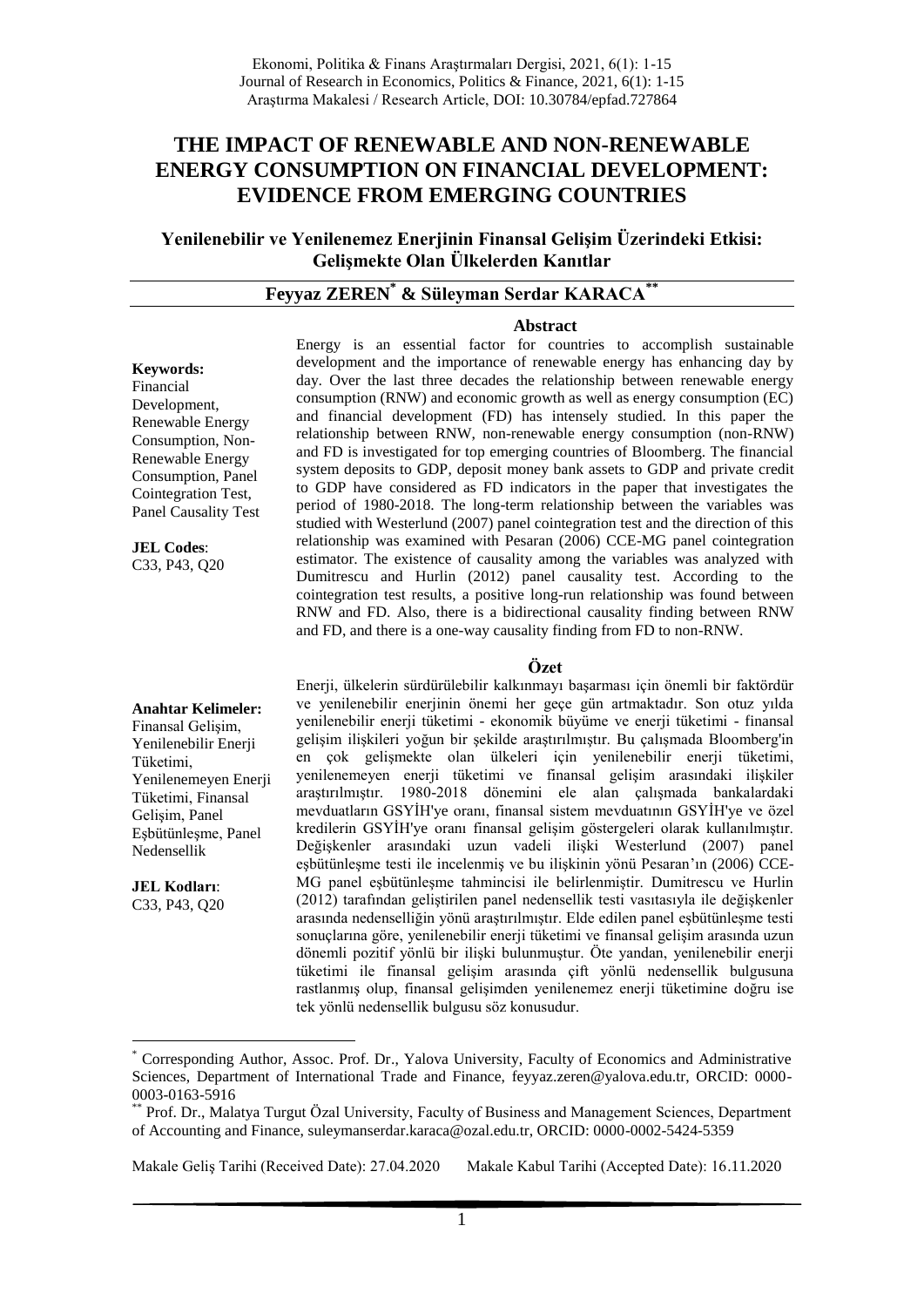### **1. Introduction**

Renewable energy has become an important factor for countries to achieve sustainable development. Both renewable energy sources and non-renewable sources are important energy sources that affect financial development and economic growth. The KYOTO Protocol United Nations Framework Convention on Climate Change, which came into force in 1994, encourages the countries to reduce greenhouse gas emissions, collaborate on research, technology and protect greenhouse gas sinks (e.g. forests, oceans, lakes). In this context, countries have sought renewable energy sources to reduce their greenhouse gas emissions. Accordingly, the exchange of RNWs between 1948-2015 is presented in Figure 1.



**Source:** https://www.eia.gov/totalenergy/data/29/10/2019

When the graphic above is analysed, it is clear that Biomass EC has especially increased significantly in recent years. In addition, the view of energy sources from the 2050 perspective by the USA Energy Information Administration (EIA) is as in Figure 2.



 **Source:** https://www.eia.gov/todayinenergy/detail.php?id=41533/29/10/2019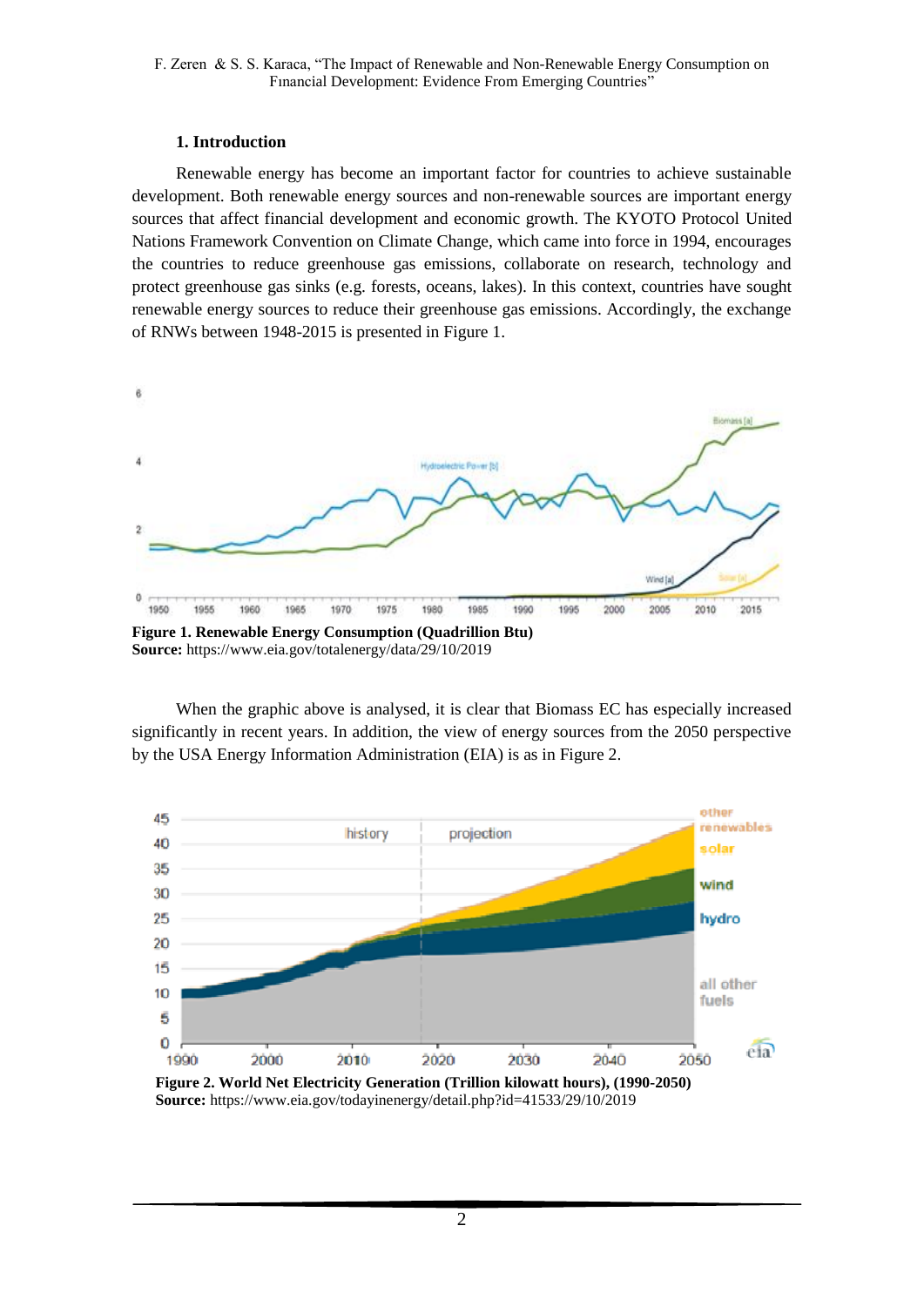While renewable energy sources are about 30% of world electricity in 2018, this figure is expected to increase to 50% until 2050.

In the studies conducted in the last 10 years, it is especially seen that FD has started to take a role in explaining the factors that determine EC. The first examples of studies investigating the relationship between EC and FD coincide in 2009. The first studies to investigate the relationship belongs to Brunnschweiler (2009) and Dan and Lijun (2009). However, the first study to seriously discuss and explain the relationship between EC and FD was conducted by Sadorsky in 2011 and this study pioneered the literature.

Sadorsky (2011) stated that the relationship between these two variables may result from several possible reasons. The prices and consumption prices of vehicles that provide EC such as cars, houses, dishwashers and refrigerators can affect the money needs of people. In this context, how EC is priced can indirectly be reflected in FD indicators. In the opposite direction, FD can lead to more economical use of energy resources and, accordingly, to lower EC costs. Besides, the increase in economic prosperity due to the increasing FD may lead to the incentive to spend money comfortably and consequently an increase in EC.

In this study, it is aimed to reveal the possible effects of renewable and non-renewable energy consumption on financial development. The differences between renewable and nonrenewable energy consumption are thought to have different effects on financial development. In this regard, the summary of the studies in the literature, the econometric method used, the findings obtained, and suggestions for future studies are tried to be presented.

### **2. Previous Literature Review**

Many studied have made to investigate the relationship between EC and FD by methods such as Generalized Method of Moments (GMM), time series causality tests and some panel causality test in the literature. The focus of the study is to explain the renewable and nonrenewable forms of energy and their impact on FD. However, in the literature, the number of studies investigating this situation is very limited. Studies investigating the relationship between EC and FD are briefly described below.

Sadorsky (2010) analyzed the relationship between EC and FD for 22 developing countries and determined a significant positive relationship between these two variables using the GMM model. In another study, Sadorsky (2011) found similar findings for 9 countries from Central and Eastern European Border Economies using the GMM model. Kakar, Khilji and Khan (2011) examined Pakistan and found that FD is a remarkable measurement tool for the effectuality of energy use. Xu (2012) determined a positive relationship between these two variables for China using the GMM model. In another study using GMM, Çoban and Topcu (2013) examined the European Union (EU) countries and found a significant nexus between these two variables for the former EU countries but did not find any relationship for other countries. Shahbaz and Lean (2012) found that EC was associated with FD and industrialization in their studies, which examined the Tunisian economy using the Granger causality test. Al-Mulali and Sab (2012a) examined Sub-Saharan African countries using the Pedroni panel cointegration and panel causality test. As a result, they found that EC plays a crucial role in financial and economic development. In another study of Al-Mulali and Sab (2012b), they analyzed 19 countries consisting of developed and developing countries and reached similar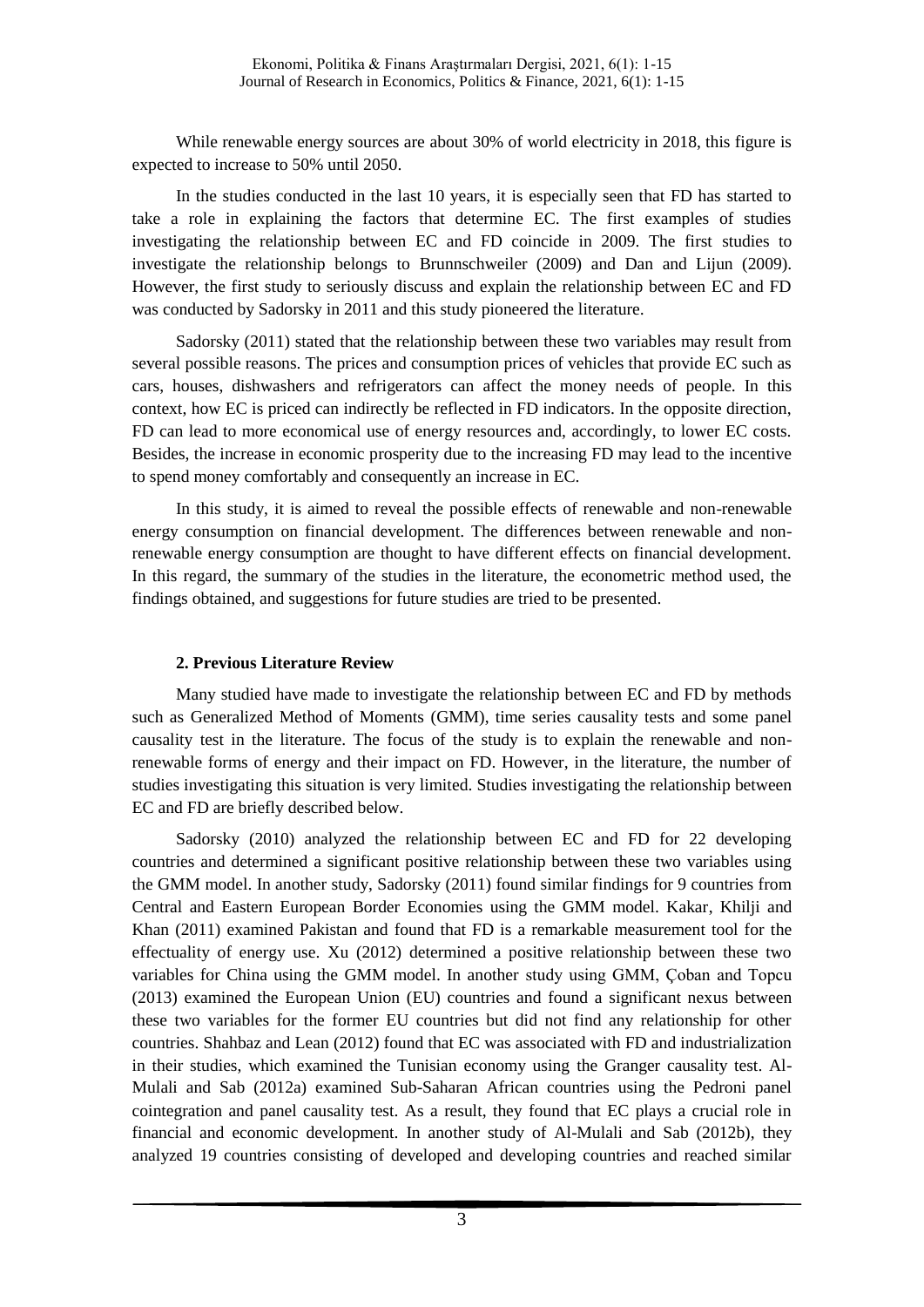findings. Al-Mulali and Lee (2013) examined the Gulf Cooperation Council and this time they found the opposite findings. According to the study, they found that FD positively increased EC.

Unlike other studies, Chtioui (2012) concluded that EC is the Granger cause of FD in his study dealing with Tunisia. Mehrara and Musai (2012), on the other hand, concluded that these two variables have an integrated structure in the long term for Iran with ARDL cointegration test. Islam, Shahbaz, Ahmed and Alam (2013) conducted a traditional Granger Causality test using the Vector Error Correction Model (VECM) in their paper in Malaysia and concluded that EC is affected by both financial and economic development. Zeren and Koç (2014) found that the relationship between EC and FD differs in the case of positive and negative shocks in their study of 7 New Industrialized countries. As a result of the study, they found that both positive and negative shocks exist for Malaysia and Mexico, while they found that there was a causality from EC to FD in negative shocks only for the Philippines. They also found bidirectional causality between India and Turkey. However, they could not achieve this result for South Africa. Salman and Atya (2014) studied three Northern African countries such as Algeria, Egypt and Tunisia. In their study, they dealt with the period of 1980-2010 with the granger causality test. As a result, there is a positive nexus between EC and FD for Algeria and Tunisia, whereas this relationship is negative for Egypt. Ali, Yusop and Hook (2015) discussed Nigeria for the period 1972Q1-2011Q4 using ARDL approach and quarterly data. As a result of the study, a negative relationship was found between EC and FD.

Chang (2015) used panel threeshold regression for 1999-2008 and 58 countries in his study. According to the results obtained, when private and domestic loans are used as FD indicators, EC increases FD, while traded stocks and stock market transaction volume are used as FD indicators, and EC decreases FD. Paramati, Ummalla and Apergis (2016) used panel cointegration and panel causality tests in their studies of 20 developing countries. They concluded that stock markets positively affected EC for the period 1991-2012. In another study examining South Asian countries consisting of India, Pakistan, Bangladesh and Sri Lanka, Akhtar, Sheikh and Altaf (2016) used data from 1974-2013 and consequently found bidirectional causality between EC and FD. Mahalik, Babu, Loganathan and Shahbaz (2017) found a cointegration relationship between EC and FD for Saudi Arabia in their studies, which examined the period between 1971-2011. These findings were obtained with the help of Pesaran's (2001) ARDL test and the combined cointegration test developed by Bayer-Hanck (2013).

Destek (2017) examined 17 developing countries for the period 1991-2015. In his study, he used the Common Correlated Effect (CCE) cointegration estimator, which takes into account cross-section dependency. According to the findings obtained as a result of the study, developments in financial markets have been shown to reduce EC. Topcu and Altay (2017) viewed for Turkey in the 1989-2011 period. Looking at the findings, even with disaggregated data, there is a statistically significant nexus between EC and FD.

Topcu and Payne (2017) examined the relationship between the FD index and EC for the period of 1990-2014 in their study where they examined 32 high-income countries. The findings are that there is no relationship between these two variables but increases in stock market returns reduce EC. Çağlar and Kubar (2017) examined the 1969-2014 period by the Fourier Toda Yamamoto causality test for Turkey. As a result of the study, while no findings were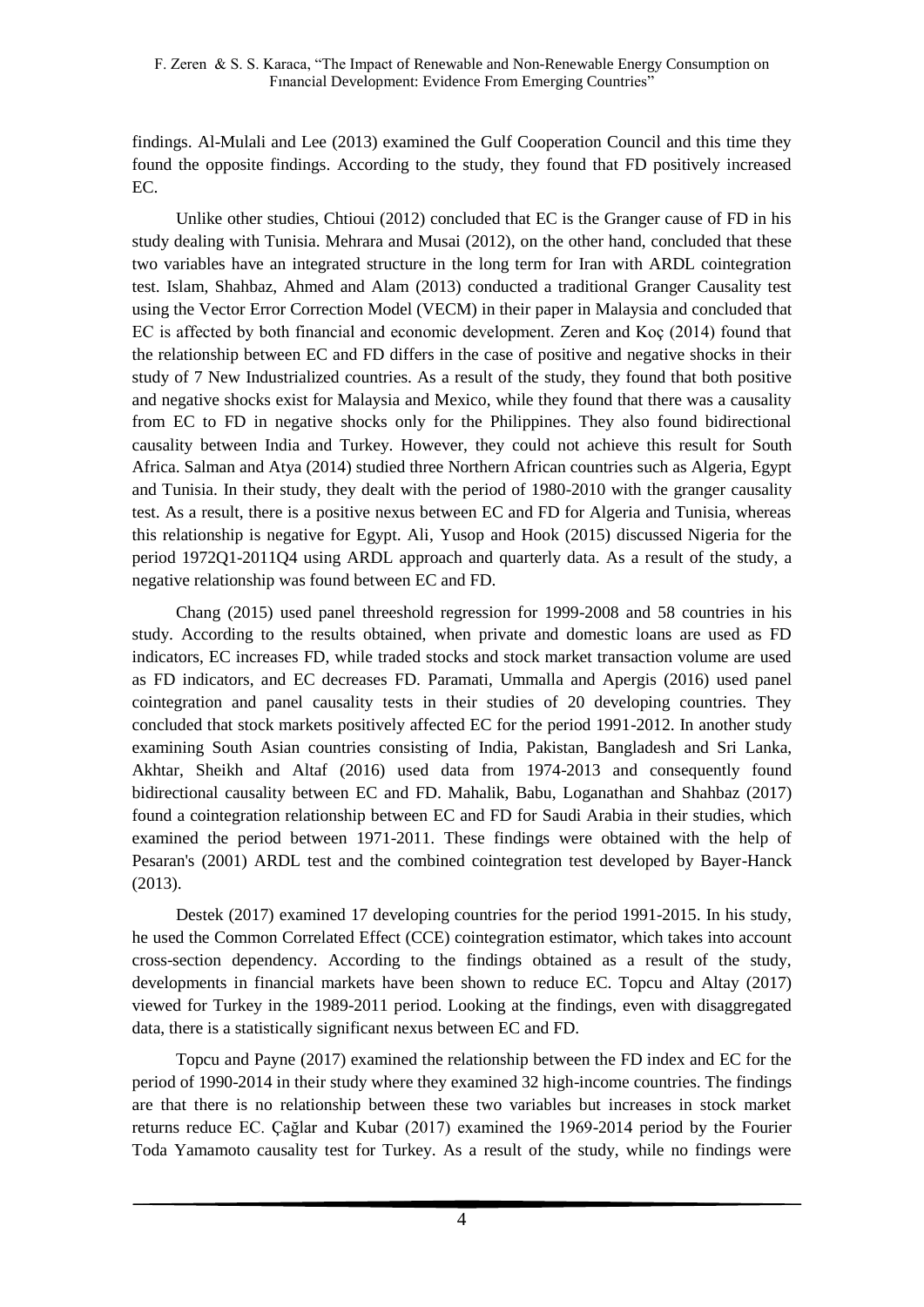found between RNW and FD, it was determined that FD was the cause of fossil EC. Güngör, Korkmaz, Karaca and Keskin Benli (2017) 1985-2015 periods for Argentina, China, South Korea, Israel, Malaysia, Mexico and Turkey were examined. As a result of their work, they identified one-way causality from primary EC to FD.

In the literature, although many studies are examining the nexus between EC and FD, the number of studies examining the relationship between renewable energy and FD are very low. Çetin and Bakırtaş (2018), one of the first studies conducted in this context, discussed the longterm relationship between RNW and FD, covering the years 1991-2011 for G-7 countries. As a result of the research, there is a long-term relation between RNW and real GDP, total EC, oil prices and FD.

In another study examining this relationship, Eren, Taspinar and Gokmenoglu, (2019) studied the Indian sample and examined the impact of FD and economic growth on the renewable energy source. In this paper, they concluded that FD has a significant and positive effect on renewable energy sources. They also found that renewable energy is based on FD in the long run.

The studies described up to this stage are presented in Table 1 as a summary. When the studies are examined, it is seen that System GMM, Granger causality, Panel Cointegration and Panel Causality tests are mainly used.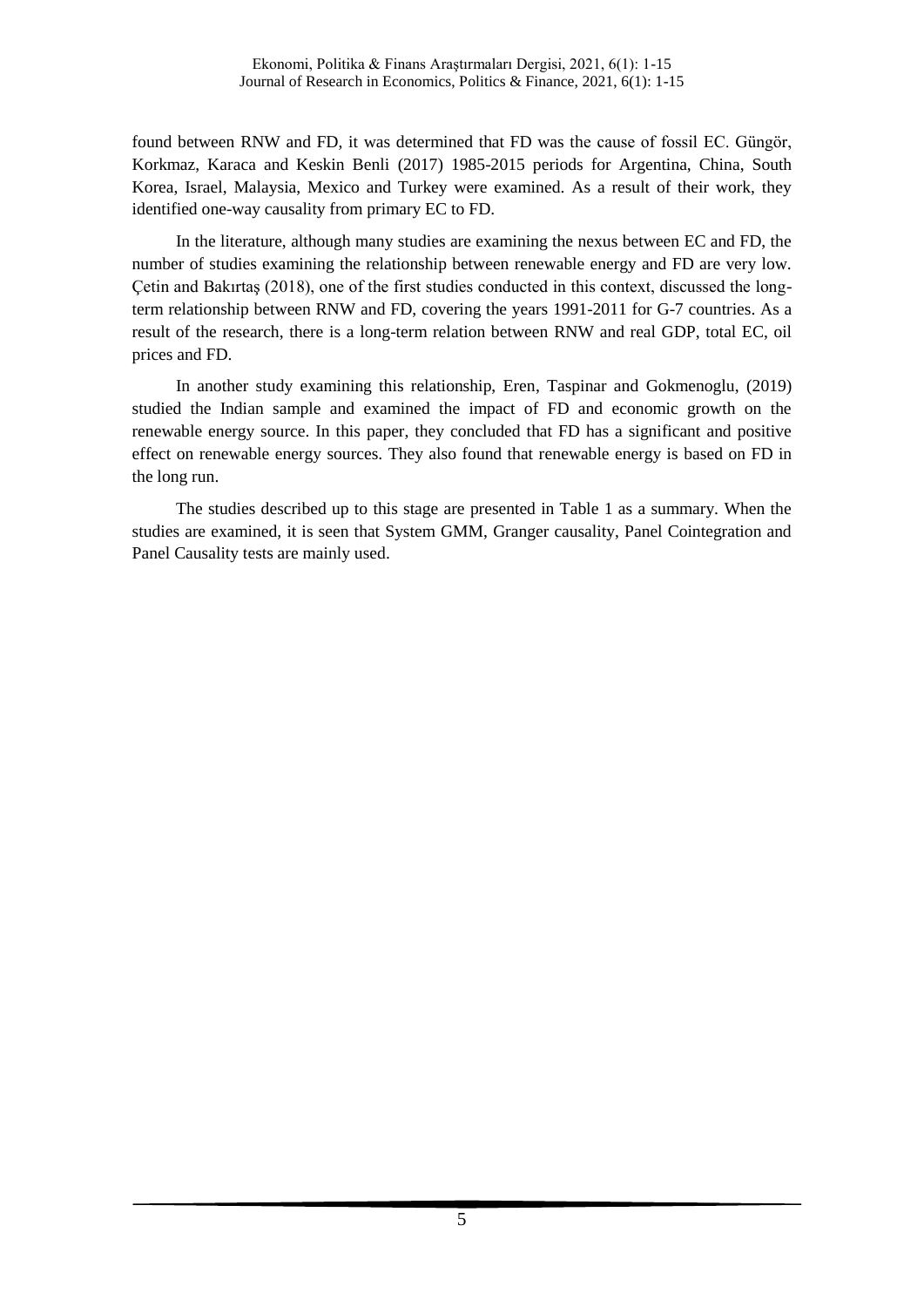|  |  | <b>Table 1. Literature Review</b> |  |
|--|--|-----------------------------------|--|
|--|--|-----------------------------------|--|

| Author                    | <b>Country/Countries</b>                             | Data              | <b>Method</b>                                        | <b>Empirical Findings</b>                                                                                                               |
|---------------------------|------------------------------------------------------|-------------------|------------------------------------------------------|-----------------------------------------------------------------------------------------------------------------------------------------|
| Dan and Lijun (2009)      | China                                                | 1985-2006         | Granger causality                                    | $EC \rightarrow FD$                                                                                                                     |
| Sadorsky (2010)           | 22 emerging countries                                | 1990-2006         | System GMM                                           | There is a positive relation between EC and FD                                                                                          |
| Sadorsky (2011)           | 9 Central and Eastern<br>European frontier economies | 1996-2006         | System GMM                                           | There is a positive relation between EC and FD                                                                                          |
| Kakar et al. (2011)       | Pakistan                                             | 1980-2009         | Granger causality                                    | $FD \rightarrow EC$                                                                                                                     |
| Xu (2012)                 | China                                                | 1999-2009         | System GMM                                           | There is a positive and significant relation between EC and<br>FD                                                                       |
| Chtioui (2012)            | Tunisia                                              | 1972-2010         | Granger causality                                    | $EC \rightarrow FD$                                                                                                                     |
| Mehrara and Musai (2012)  | Iran                                                 | 1970-2009         | ARDL bound test                                      | $EC = FD$                                                                                                                               |
| Shahbaz and Lean (2012)   | Tunisia                                              | 1971-2008         | Granger causality                                    | $EC \leftrightarrow FD$                                                                                                                 |
| Al-Mulali and Sab (2012a) | Sub Saharan African<br>countries                     | 1980-2008         | Pedroni panel cointegration<br>and panel causality   | $EC = FD$ . EC has a positive impact on FD.                                                                                             |
| Al-Mulali and Sab (2012b) | 19 selected countries                                | 1980-2008         | Pedroni panel cointegration<br>and panel causality   | $EC = FD$ . EC has a positive impact on FD.                                                                                             |
| Al-Mulali and Lee (2013)  | <b>Gulf Cooperation Council</b>                      | 1980-2009         | Pedroni panel cointegration                          | $EC \leftrightarrow FD. EC = FD.$                                                                                                       |
|                           | (GCC) countries                                      |                   | and panel causality                                  | FD increases EC positively.                                                                                                             |
| Coban and Topcu (2013)    | New and Old European<br>Union (EU) Countries         | 1990-2001         | System GMM                                           | While there is a positive relation between EC and FD for the<br>old EU countries, there is no relationship for the new EU<br>countries. |
| Islam et al. $(2013)$     | Malaysia                                             | 1971-2009         | Granger causality                                    | $FD \rightarrow EC$                                                                                                                     |
|                           | Newly industrialized                                 | 1971-2010         | Hatemi-J (2012)                                      | $EC \leftrightarrow FD$ for India, Turkey and Thailand.                                                                                 |
| Zeren and $Kog(2014)$     | countries                                            |                   | asymmetric causality                                 | $EC \rightarrow FD$ for Malaysia Mexico and Philippines.                                                                                |
| Salman and Atya (2014)    | Egypt, Algeria and Tunisia                           | 1980-2010         | Granger causality test and<br>error correction model | For Algeria and Tunisia, there is a positive relation between<br>EC and FD, while for Egypt this relation is negative.                  |
| Ali et al. (2015)         | Nigeria                                              | 1972Q1-<br>2011Q4 | ARDL bound test                                      | There is a negative relation between EC and FD.                                                                                         |
| Chang (2015)              | 58 countries                                         | 1999-2008         | Panel threshold regression                           | The direction of the effect of EC on FD depends on the<br>variable used as the indicator of FD used.                                    |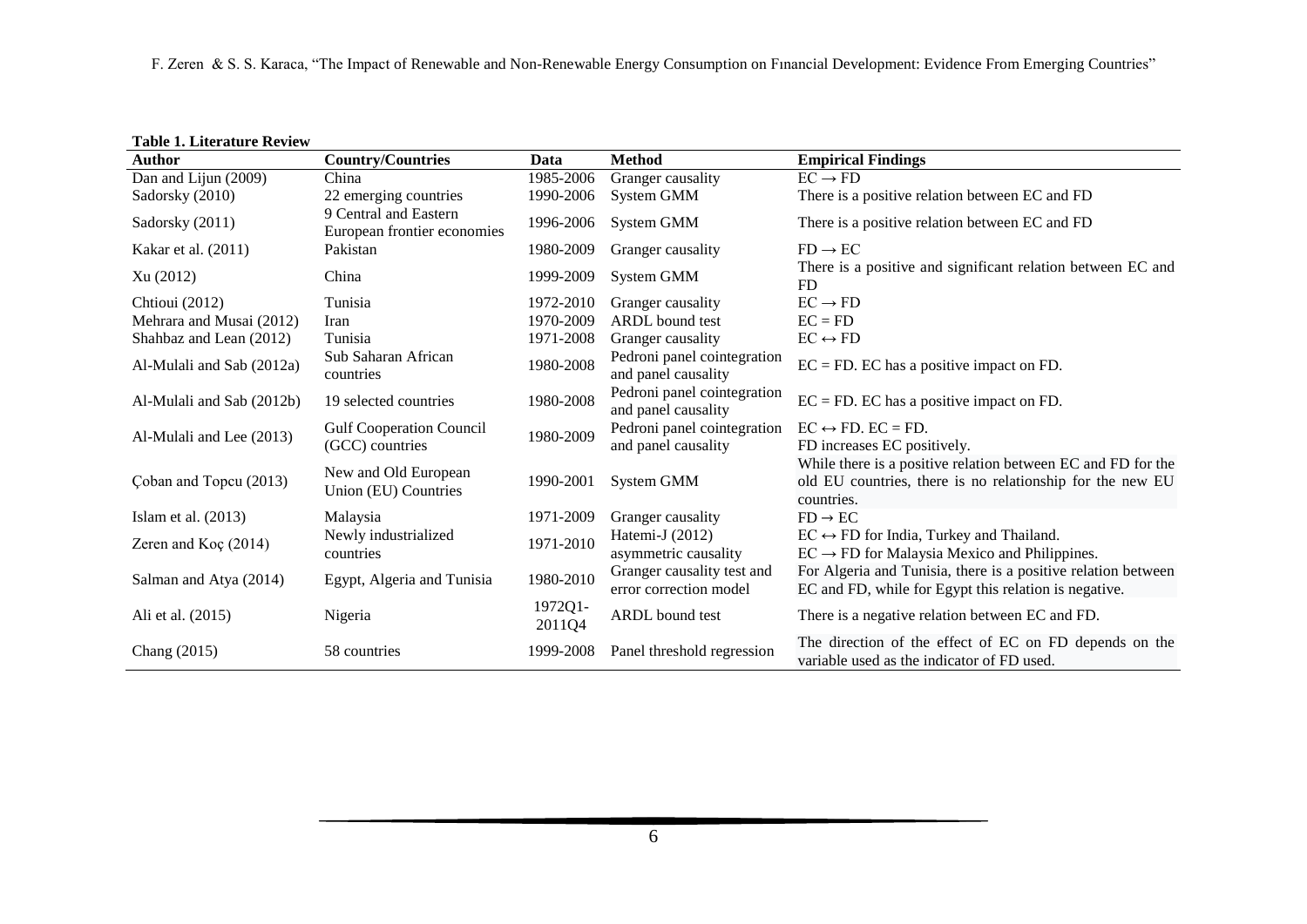#### Ekonomi, Politika & Finans Araştırmaları Dergisi, 2021, 6(1): 1-15 Journal of Research in Economics, Politics & Finance, 2021, 6(1): 1-15

**Table 1. Literature Review (Cont'd)**

| <b>Author</b>                | <b>Country/Countries</b>                                                 | Data      | <b>Method</b>                                                                             | <b>Empirical Findings</b>                                              |
|------------------------------|--------------------------------------------------------------------------|-----------|-------------------------------------------------------------------------------------------|------------------------------------------------------------------------|
| Akhtar et al. (2016)         | Pakistan, India, Sri-Lanka,<br>Bangladesh                                | 1974-2013 | Dumitrescu Hurlin (2012) panel causality                                                  | $EC \leftrightarrow FD$                                                |
| Paramati et al. (2016)       | 20 emerging market countries                                             | 1991-2012 | Westerlund (2007) panel cointegration                                                     | $EC = FD$ . Stock markets positively impact on EC.                     |
| Mahalik et al. (2017)        | Saudi Arabia                                                             | 1971-2011 | Pesaran's (2001) ARDL and Bayer-Hanck<br>(2013) combined cointegration test               | $EC = FD$                                                              |
| Destek $(2017)$              | 17 developing countries                                                  | 1991-2015 | CCE cointegration estimator                                                               | Developments in financial markets have been<br>shown to reduce EC.     |
| Topcu and Altay (2017)       | Turkey                                                                   | 1989-2011 | Pedroni cointegration and<br>Dumitrescu-Hurlin (2012) panel causality                     | $EC = FD$ .                                                            |
| Topcu and Payne (2017)       | 32 High income countries                                                 | 1990-2014 | CCE cointegration estimator                                                               | $FD \neq EC$ . However, increase in stock market<br>returns reduce EC. |
| Çağlar and Kubar (2017)      | Turkey                                                                   | 1969-2014 | Fourier Toda Yamamoto causality test                                                      | $RNW = FD$ .<br>$FD \rightarrow EC$ .                                  |
| Güngör et al. (2017)         | Argentina, China, South<br>Korea, Israel, Malaysia,<br>Mexico and Turkey | 1985-2015 | Westerlund (2007) panel cointegration,<br>Holtz-Eakin, Newey and Rosen panel<br>causality | $EC = FD$<br>$EC \rightarrow FD$                                       |
| Cetin and Bakırtaş<br>(2018) | G7 Countries                                                             | 1991-2011 | PMG panel cointegration estimator                                                         | $RNW = FD.$                                                            |
| Eren et al. $(2019)$         | India                                                                    | 1971-2015 | Maki (2012) cointegration and Granger<br>causality test                                   | $FD = RNW$ .<br>$FD \rightarrow RNW$                                   |

Note: " $\leftrightarrow$ " indicates a bi-directional causality, "→" indicates one-way causality and "<sup>→"</sup> indicates no causality. "= "indicates cointegration. "≠" sign indicates that there is no causality.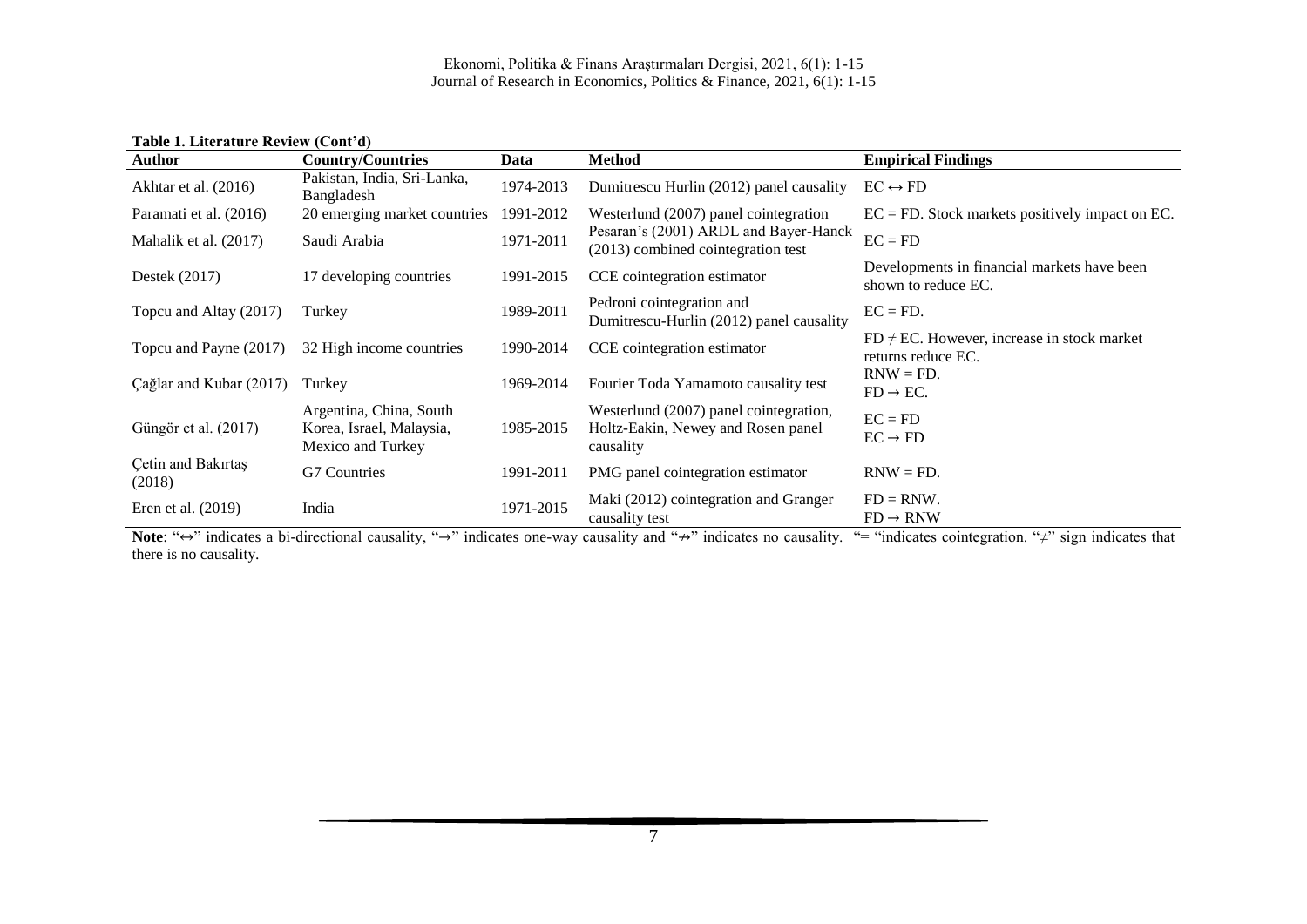### **3. Econometric Methodology**

Panel data analysis has some advantages instead of time series in econometric studies. Having a cross-section and a time dimension of the data is the major advantage of using panel data analysis. It is possible to indicate a few causality tests used in the literature on panel causality. These are GMM tests used when the dimension of the cross-section is larger than the time dimension, and Dumitrescu-Hurlin (2012) and Emirmahmutoglu-Kose's (2011) Panel Fisher tests used when the time dimension is larger than the cross-section dimension. In the paper, it was decided that it would be appropriate to use one of the Dumitrescu and Hurlin (2012) or Panel Fisher (2011) tests since the time dimension was larger than the cross-section dimension. Dumitrescu and Hurlin (2012) test is used in the panel if all series are stationary at the same level, and Panel Fisher (2011) test is used if the series is stationary at different levels.

Dumitrescu and Hurlin (2012) panel causality test that regard the cross-sectional dependency was used in this study. The basic hypothesis in that test indicates the absence of a homogeneous causality nexus in the panel, while the alternative hypothesis indicates the presence of a heterogeneous causality relationship in at least one cross-section. The main hypothesis in this study is to research the existence of a homogeneous causality nexus, while the alternative hypothesis is to analyze causality the existence of a heterogeneous structure.

The test statistic used to test the basic hypothesis in this analysis is the simple average of individual Wald statistics (Bozoklu and Yılancı, 2013). So;

$$
W_{N,T}^{Hnc} = \frac{1}{N} \sum_{i=1}^{N} W_{i,t}
$$
 (1)

Where Wit shows Wald Test Statistic to test causality for the country. Individual Wald statistics are used for small values of T. Since T Statistics do not converge to the chi-square distribution, Dumitrescu and Hurlin (2012) suggested using the estimated standardized statistics for the mean and variance of this unknown distribution using the forecast values. This statistic is calculated as below.

$$
Z_{N,T}^{HNC} = \frac{\sqrt{N} \left[ W_{N,T}^{Hnc} - \sum_{i=1}^{N} E(W_{i,t}) \right]}{\sqrt{\sum_{i=1}^{N} Var(W_{i,t})}}
$$
(2)

In equation 2, i represents number of countries, W is Wald Statistics and T is the number of periods. More econometric information on this method can be found in studies by Dumitrescu and Hurlin (2012).

### **4. Data and Empirical Findings<sup>1</sup>**

<u>.</u>

The data were handled annually and countries were picked out from top emerging countries of Bloomberg as a recognized institution in the entire financial community. These countries consist of Brazil, Chile, Philippines, Hungary, India, Indonesia, Mexico, Morocco, Peru, Poland, South Africa, South Korea, Malaysia, Turkey and Thailand. The data set of the

 $<sup>1</sup>$  Ethics of research and publication were followed in this study, which does not require permission from</sup> the ethics committee and / or legal / special permission.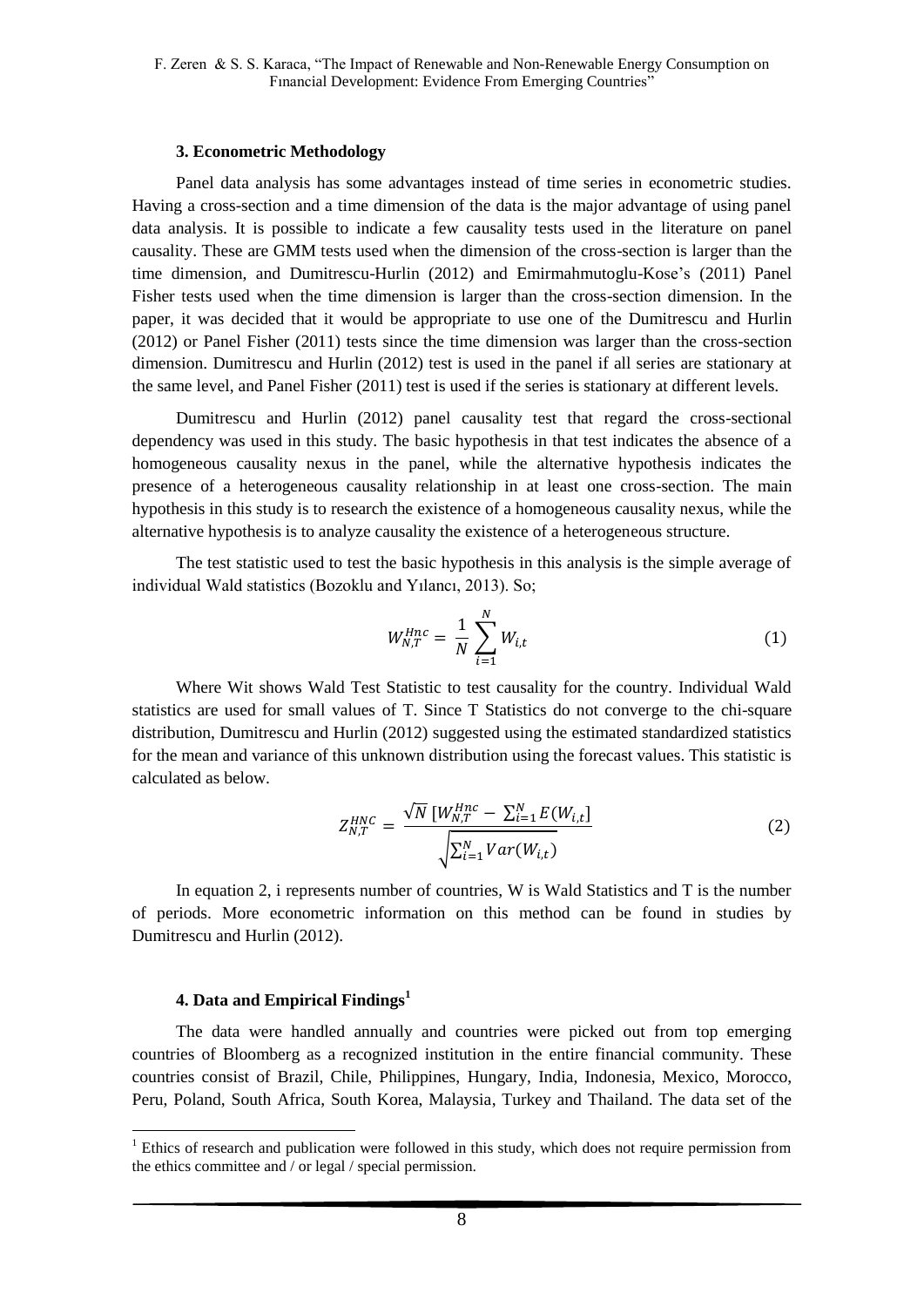Ekonomi, Politika & Finans Araştırmaları Dergisi, 2021, 6(1): 1-15 Journal of Research in Economics, Politics & Finance, 2021, 6(1): 1-15

study covers the period of 1980-2018. The data of RNW and non-RNW is measured as in Million Kwh This data was taken from the official website of United State EIA. FD indicators were analyzed on three different variables. These are deposit money bank assets to GDP, private credit to GDP and financial system deposits to GDP (Çoban and Topcu, 2013; Sadorsky, 2010; Sadorsky, 2011). FD data was obtained from the official websites of Organization for Economic Co-operation and Development (OECD) and the World Bank. The models created in this context are as follows;

$$
lnRNW = \alpha + lnFD1 + lnFD2 + lnFD3 + u \tag{3}
$$

$$
lnNon-RNW = a + lnFD1 + lnFD2 + lnFD3 + c \tag{4}
$$

Findings obtained from cross-section dependency test are great importance in panel data analysis. Because the findings to be obtained from this pretest are the deciding factor in the selection of the unit root, cointegration and causality test to be used.

Much of the studies used conventional CDLM test of Breusch and Pagan (1980) up to 2008 to investigate the presence of cross-section dependence. However, this method is a test that gives reliable results if the group averages are zero, but the results are unreliable if the individual averages are different from zero. With the work of Pesaran and Yamagata (2008), this deficiency was eliminated by participating in the test statistics of variance and average. Therefore, the CDLM<sub>adi</sub> test, which gives the new cross-section dependency test statistics, was used in the study. According to the findings in Table 2, Breusch and Pagan's (1980) CDLM test indicated that four of the panels had cross-sectional dependence, while Pesaran and Yamagata (2008) showed the presence of cross-sectional dependence on all panels used in the study.

| Table 2. The Results of Cross Section Dependence Test |             |         |                     |         |  |
|-------------------------------------------------------|-------------|---------|---------------------|---------|--|
|                                                       | <b>CDLM</b> | p-value | $CDLM_{\text{adi}}$ | p-value |  |
| <b>RNW</b>                                            | 137,47      | 0.131   | 15.07               | 0.00    |  |
| Non-RNW                                               | 163.06      | 0.005   | 27.65               | 0.00    |  |
| FD1                                                   | 541.88      | 0.00    | 7.49                | 0.00    |  |
| FD2                                                   | 599.30      | 0.00    | 3.98                | 0.00    |  |
| FD3                                                   | 819.37      | 0.00    | 9.51                | 0.00    |  |

**Table 2. The Results of Cross Section Dependence Test**

According to Table 2, unit root, cointegration and causality tests that allow the crosssection dependency should be used. In such a situation, the panel unit root analysis is to do firstly. The cross-sectionally Augmented Dickey – Fuller (CIPS) test results point out that while all panels have a unit root at the level, they become stationary at the first difference.

| Table 3. The Results of CIPS Unit Root Test |  |  |  |  |
|---------------------------------------------|--|--|--|--|
|                                             |  |  |  |  |

|                 | CIPS    | CIPS in $1_{st}$ dif. |
|-----------------|---------|-----------------------|
| <b>RNW</b>      | $-2.92$ | $-4.85**$             |
| Non-RNW         | $-2.07$ | $-4.36**$             |
| FD1             | $-2.43$ | $-3.86*$              |
| FD <sub>2</sub> | $-2.28$ | $-3.87*$              |
| FD3             | $-2.51$ | $-3.70*$              |

Note: \* 90% and \*\* 95% indicate significance level of reliability.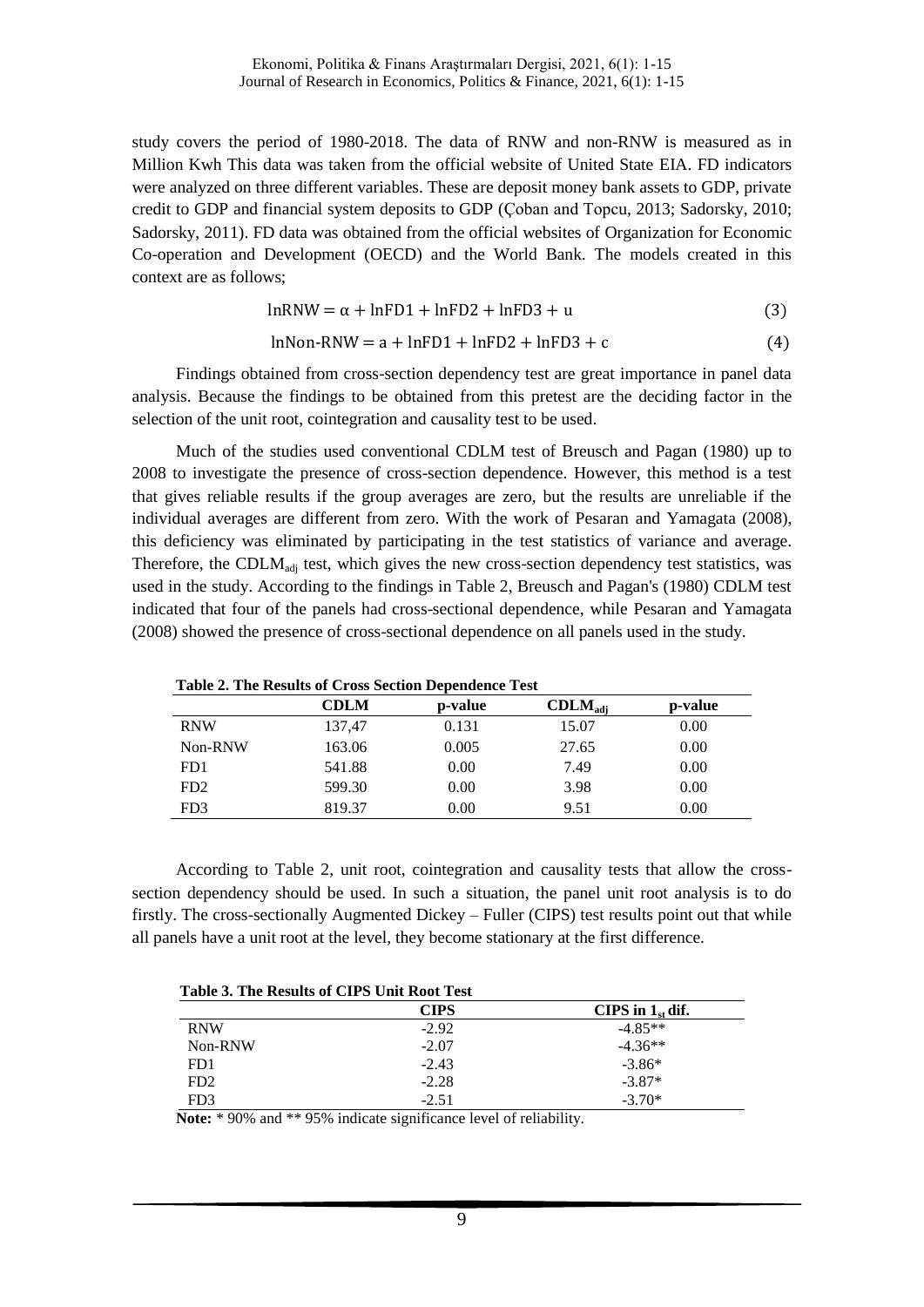Table 3 indicates that panels are stationary in their first differences. So, the cointegration relationship between the panels will be analyzed. In this paper, Westerlund (2007) panel cointegration test which shows the results in cases with and without cross-section dependence will be used. While asymptotic probability value uses in the presence of cointegration relation in cases of the absence of cross-section dependence and bootstrap critical value uses in cases of cross-section dependency. Asymptotic probability value is used to conclude the presence of cointegration relations. Bootstrap critical values will be examined since both panels in the study have cross-section dependency.

|                | <b>LM Statistics</b> | <b>Asymptotic p-value</b> | <b>Bootstrap p-value</b> |
|----------------|----------------------|---------------------------|--------------------------|
| RNW vs FD1     | 54.15                | 0.00                      | 0.49                     |
| RNW vs FD2     | 52.06                | 0.00                      | 0.58                     |
| RNW vs FD3     | 16.95                | 0.00                      | 0.88                     |
| Non-RNW vs FD1 | 23.86                | 0.00                      | 0.84                     |
| Non-RNW vs FD2 | 61.35                | 0.00                      | 0.46                     |
| Non-RNW vs FD3 | 49.39                | 0.00                      | 0.67                     |

**Table 4. The Results of Westerlund Panel Cointegration Test**

According to the findings obtained, the zero hypothesis that there is cointegration between EC and FD for all matches is accepted. That's why, there is a long-term relationship between both RNW-FD and nonRNW-FD. Dumitrescu and Hurlin (2012) panel causality test results, which are the proper choice in each case where the panels are stationary at I (1) level and have a cross-section dependency, are shown in Table 5.

It is seen that there is a causality from both RNW and non-RNW to FD at the level of 0.01 significance. The findings are valid for all three indicators of FD. On the other hand, while it was seen that there was causality from FD to RNW, one of these findings was accepted with 0.01 significance, the other 0.05, and the last one with 0.10. However, causality is not observed from FD to non-RNW.

| p-value |
|---------|
|         |
| 0.00    |
| 0.00    |
| 0.00    |
| 0.00    |
| 0.00    |
| 0.00    |
| 0.04    |
| 0.07    |
| 0.00    |
| 0.10    |
| 0.10    |
| 0.10    |
|         |

**Table 5. The Results of Dumitrescu and Hurlin Panel Causality Test**

The most appropriate analysis to be performed after the cointegration and causality test obtained is to decide the direction of cointegration. For this reason, CCE was used in this stage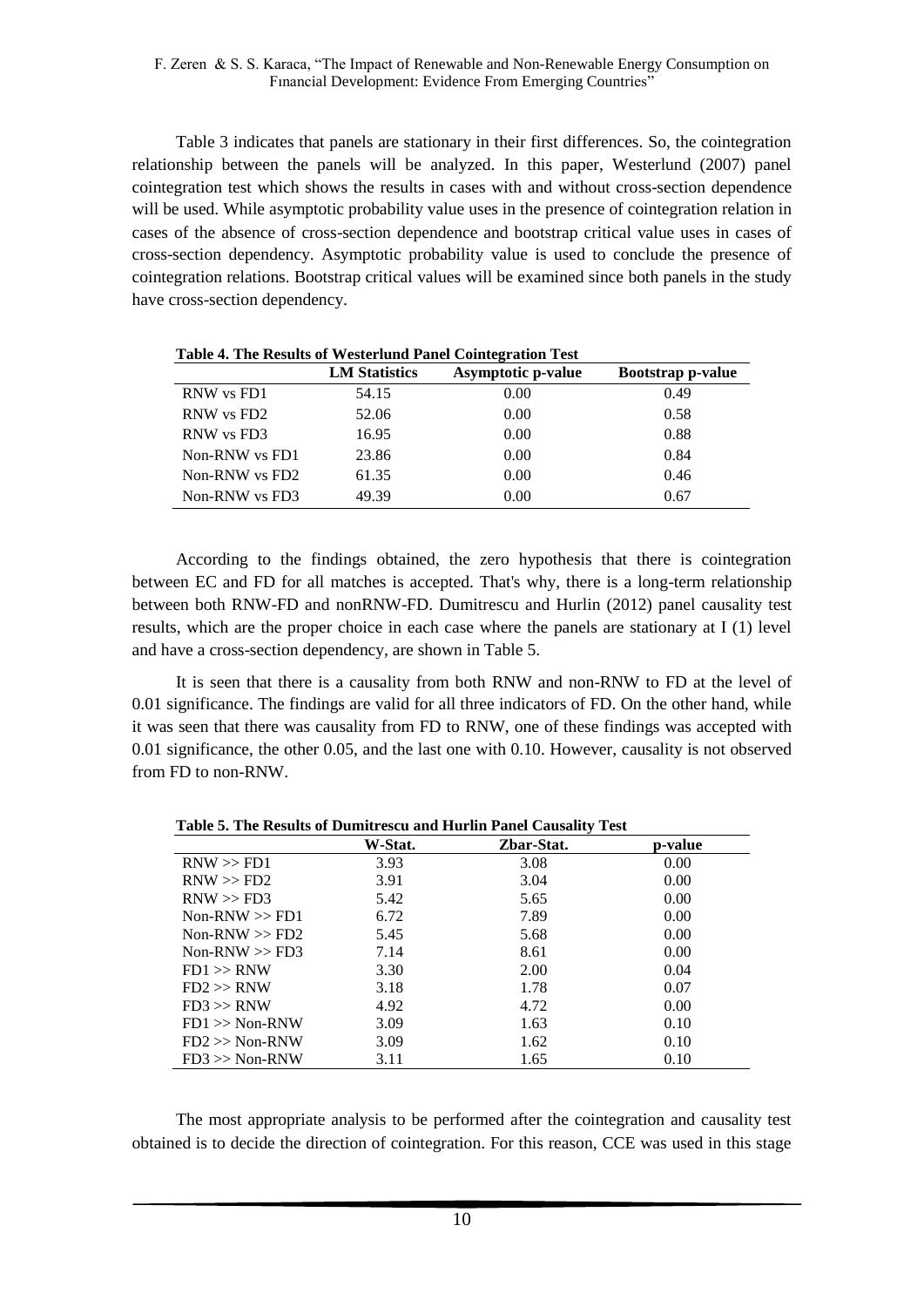of the study, which provides estimation of long-term regression coefficients. The findings are presented in Table 6.

| Table 6. The Results of CCE-MG Estimation |                                     |                    |                                     |                     |  |  |
|-------------------------------------------|-------------------------------------|--------------------|-------------------------------------|---------------------|--|--|
| Independent<br><b>Variable</b>            | <b>Dependent</b><br><b>Variable</b> | <b>Coefficient</b> | <b>Standard</b><br><b>Deviation</b> | <b>T</b> Statistics |  |  |
| <b>RNW</b>                                | FD1                                 | 0.049              | 0.10                                | 0.47                |  |  |
| <b>RNW</b>                                | FD <sub>2</sub>                     | 0.192              | 0.17                                | 1.10                |  |  |
| <b>RNW</b>                                | FD3                                 | 0.094              | 0.10                                | 0.94                |  |  |
| Non-RNW                                   | FD1                                 | 0.155              | 0.19                                | 0.83                |  |  |
| Non-RNW                                   | FD <sub>2</sub>                     | 0.207              | 0.27                                | 0.77                |  |  |
| Non-RNW                                   | FD3                                 | $-0.188$           | 0.21                                | $-0.87$             |  |  |

According to the results obtained with the Pesaran's CCE-MG method (2006), the relationship between RNW and FD is positive. The relationship between non-RNW and FD appears contradictory results. While the relationship between Deposit Money Bank Assets to GDP and Private Credit by Deposit Money Banks to GDP variables and EC is positively determined, there is a negative relation between Financial System Deposits to GDP and EC. Accordingly, the certainty in the positive relationship between RNW and FD triggers use of RNW.

## **5. Conclusion and Discussion**

In today's world, energy needs increased with economic and financial development. In this process, renewable energy sources, which can reduce the energy costs of the countries, have become important. In this context, the relationship between renewable energy sources and economic growth and financial development has reached very important dimension for developing countries.

In this study, it is aimed to reveal the possible effects of renewable and non-renewable energy consumption on financial development. The differences between renewable and nonrenewable energy consumption are thought to have different effects on financial development.

The relationship between RNW and non-RNW and FD and the direction of this relationship are examined in this study. The long-term relationship between the variables was determined by Westerlund (2007) panel cointegration test and the direction of this relationship was determined by Pesaran (2006) CCE-MG coefficient estimator. The causality relationship between the variables examined was examined by Dumitrescu-Hurlin (2012) panel causality test.

As a result, a positive correlation was observed between RNW and FD. While causality was determined from RNW to FD, it could not be determined from FD to non-RNW. Here contradictory results have occurred. While a positive correlation was determined with the ratio of assets of deposit banks to GDP and the ratio of private loans of deposit banks to GDP, a negative relation was found with the ratio of financial system deposits to GDP. On the other hand, a causality was determined from FD to RNW. However, no causality has been found from FD to non-RNW. As a reason, it can be interpreted as increases in FD lead to the use of relatively expensive renewable energy sources. The usage of environmentally friendly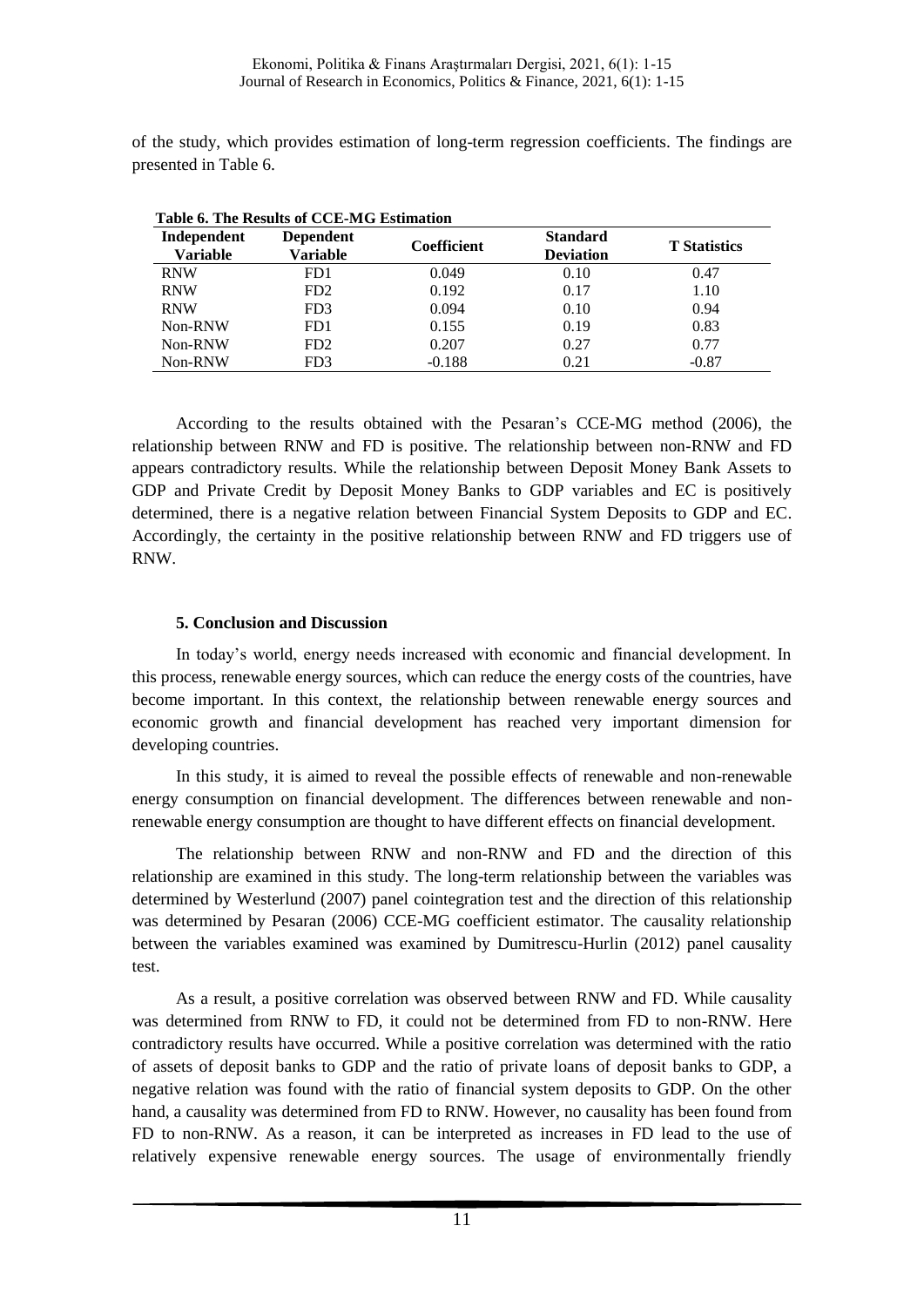renewable energy sources will bring sustainable economic development along with it in the long term. Besides, since FD will result in more economical use of energy resources, this leads to lower EC costs. According to the findings, it is understood that the feedback hypothesis is valid for the relationship between RNW and FD, and the conservation hypothesis is valid for the relationship between non-RNW and FD.

Findings obtained from the study coincides with Dan and Luin (2009), Sadorsky (2011), Xu (2012), Mehrara and Musai (2012), Al-Mualali and Sab (2012b), Mahalk et al. (2017) Çetin and Bakırtaş (2018) and Eren et al. (2019) presents different results from Ali et al. (2015), Çağlar and Kubar (2017) studies.

This study has a unique structure in terms of being one of the first studies examining the relationship between EC as RNW and non-RNW and FD and in this respect, it provides valuable information to the reader. With the Kyoto protocol framework convention, countries have sought new energy sources to reduce their greenhouse gas emissions. To this end, different energy sources have been sought. Today, there has been a trend towards increasingly renewable energy sources. In this context, the impact of RNW on both economic growth and FD is supported by studies conducted. Therefore, with the result of this study, countries must develop their renewable energy resources in terms of both FD and economic growth.

For future studies, the relationship between the types of renewable energy sources and economic growth and financial development can be examined. In this context, the types of renewable energy sources which are biomass, hydroelectric power, wind and solar energy, can be analyzed and the relationship between different energy sources and economic growth and financial development can be examined.

### **Researchers' Contribution Rate Statement**

The authors declare that they have contributed equally to the article.

### **Conflict of Interest Statement**

There is no potential conflict of interest in this study.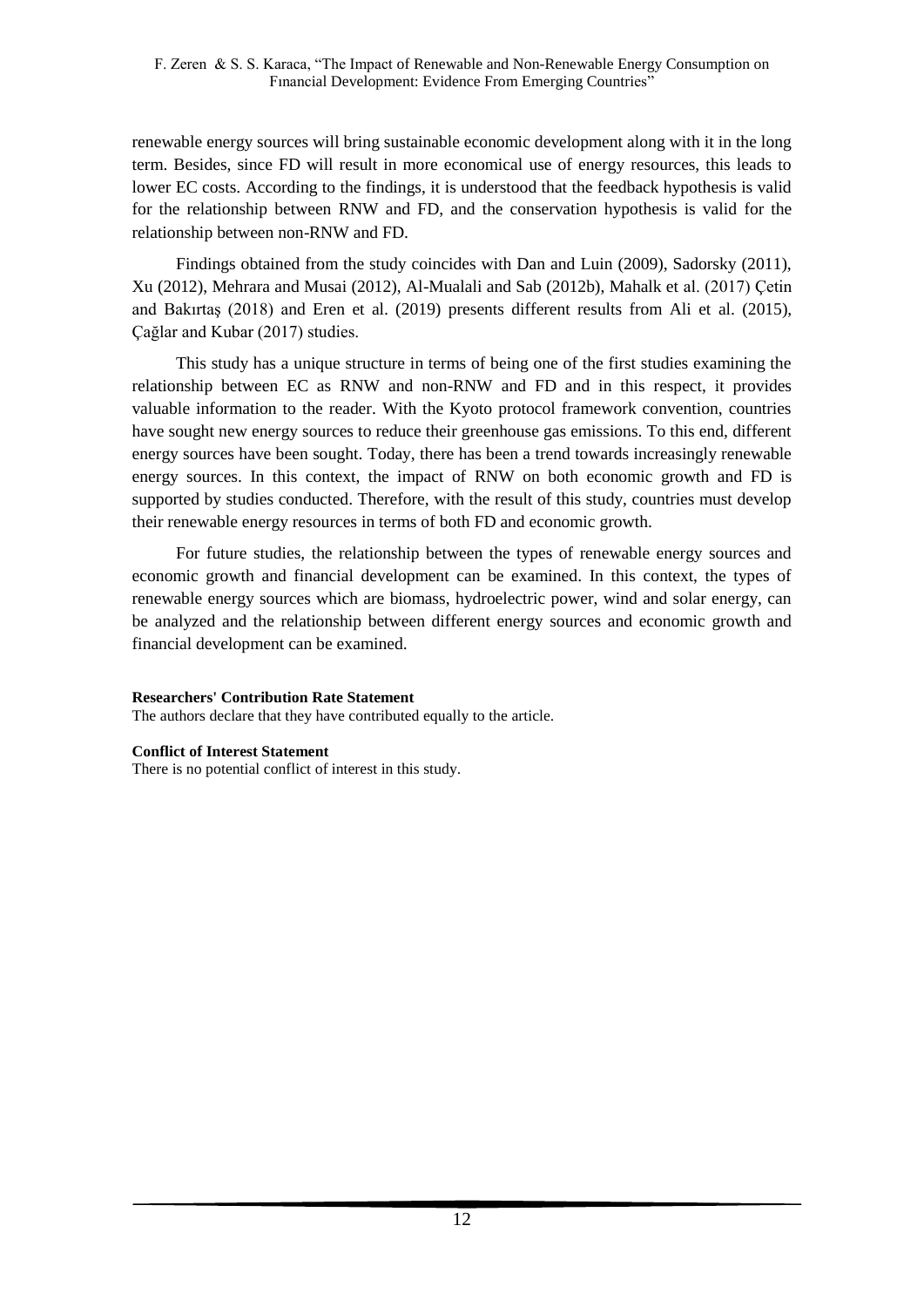#### **References**

- Akhtar, M. H., Sheikh, M., R. and Altaf, A. (2016). Financial development, energy consumption and trade openness nexus: Empirical evidence from selected South Asian Countries. *Pakistan Journal of Social Sciences, 36*(1), 505-518. Retrieved from https://www.prdb.pk/
- Ali, H. S., Yusop, Z. B. and Hook, L. S. (2015). Financial development and energy consumption nexus in Nigeria: An application of autoregressive distributed lag bound testing approach. *International Journal of Energy Economics and Policy*, *5*(3), 816-821. Retrieved from https://www.econjournals.com/index.php/ijeep
- Al-Mulali, U. and Lee, J. Y. M. (2013). Estimating the impact of the financial development on energy consumption: Evidence from the GCC (gulf cooperation council) countries. *Energy, 60*, 215-221. <https://doi.org/10.1016/j.energy.2013.07.067>
- Al-Mulali, U. and Sab, C. N. B. C. (2012a). The impact of energy consumption and CO2 emission on the economic growth and financial development in the SubSaharan African Countries. *Energy, 39*, 180-186. https://doi.org/10.1016/j.energy.2012.01.032
- Al-Mulali, U. and Sab, C. N. B. C. (2012b). The impact of energy consumption and CO2 emission on the economic and financial development in 19 selected countries. *Renewable and Sustainable Energy Reviews, 16*, 4365-4369. https://doi.org/10.1016/j.rser.2012.05.017
- Bayer, C. and Hanck, C. (2013). Combining non‐cointegration tests. *Journal of Time Series Analysis, 34*(1), 83-95. https://doi.org/10.1111/j.1467-9892.2012.00814.x
- Bloomberg Official Websites. (2020). *Top emerging countries* [Dataset]. Retrieved from https://www.bloomberg.com
- Bozoklu, Ş. ve Yılancı, V. (2013). Finansal gelişme ve iktisadi büyüme arasındaki nedensellik ilişkisi: Gelişmekte olan ekonomiler için analiz. [The causality relation between financial development and economic growth: An analysis for emerging economies]. *Dokuz Eylül Üniversitesi İktisadi ve İdari Bilimler Fakültesi Dergisi, 28*(2), 161-187. Retrieved from https://dergipark.org.tr/tr/pub/ije
- Breusch, T. S. and Pagan A. R. (1980). The lagrange multiplier test and its applications to model specification in econometrics. *Review of Economic Studies, 47*(1), 239-253. Retrieved from https://www.restud.com/
- Brunnschweiler, C. N. (2009). *Oil and growth in transition countries.* (CER-ETH-Center of Economic Research at ETH Zurich, Working Paper, 09/108). Retrieved from https://papers.ssrn.com/sol3/papers.cfm?abstract\_id=1403313
- Çağlar, A. E. ve Kubar, Y. (2017). Finansal gelişme enerji tüketimini destekler mi?. *Süleyman Demirel Üniversitesi Sosyal Bilimler Enstitüsü Dergisi, 27*, 96-121. Retrieved from https://dergipark.org.tr/tr/pub/sbe
- Çetin, M. A. ve Bakırtaş, İ. (2018). Finansal gelişmişliğin yenilenebilir enerji tüketimi üzerindeki uzun dönemli etkileri: G-7 ülkeleri örneği. [The long run impacts of financial development on renewable energy consumption: A case of G-7 countries]. *Trakya Üniversitesi Sosyal Bilimler Dergisi, 20*(2), 37-54. https://doi.org/10.26468/trakyasobed.421105
- Chang, S. C. (2015). Effects of financial developments and income on energy consumption. *International Review of Economics and Finance, 35*, 28-44. https://doi.org/10.1016/j.iref.2014.08.011
- Chtioui, S. (2012). Does economic growth and financial development spur energy consumption in Tunisia?. *Journal of Economics and International Finance*, *4*(7), 150–158. https://doi.org/10.5897/IJPS12.014
- Çoban, S. and Topcu, M. (2013). The nexus between financial development and energy consumption in the EU: A dynamic panel data analysis. *Energy Economics*, *39*, 81-88. https://doi.org/10.1016/j.eneco.2013.04.001.
- Dan, Y. and Lijun, Z. (2009). *Financial development and energy consumption: An empirical research based on Guangdong province*. Papers presented at 2009 International Conference on Information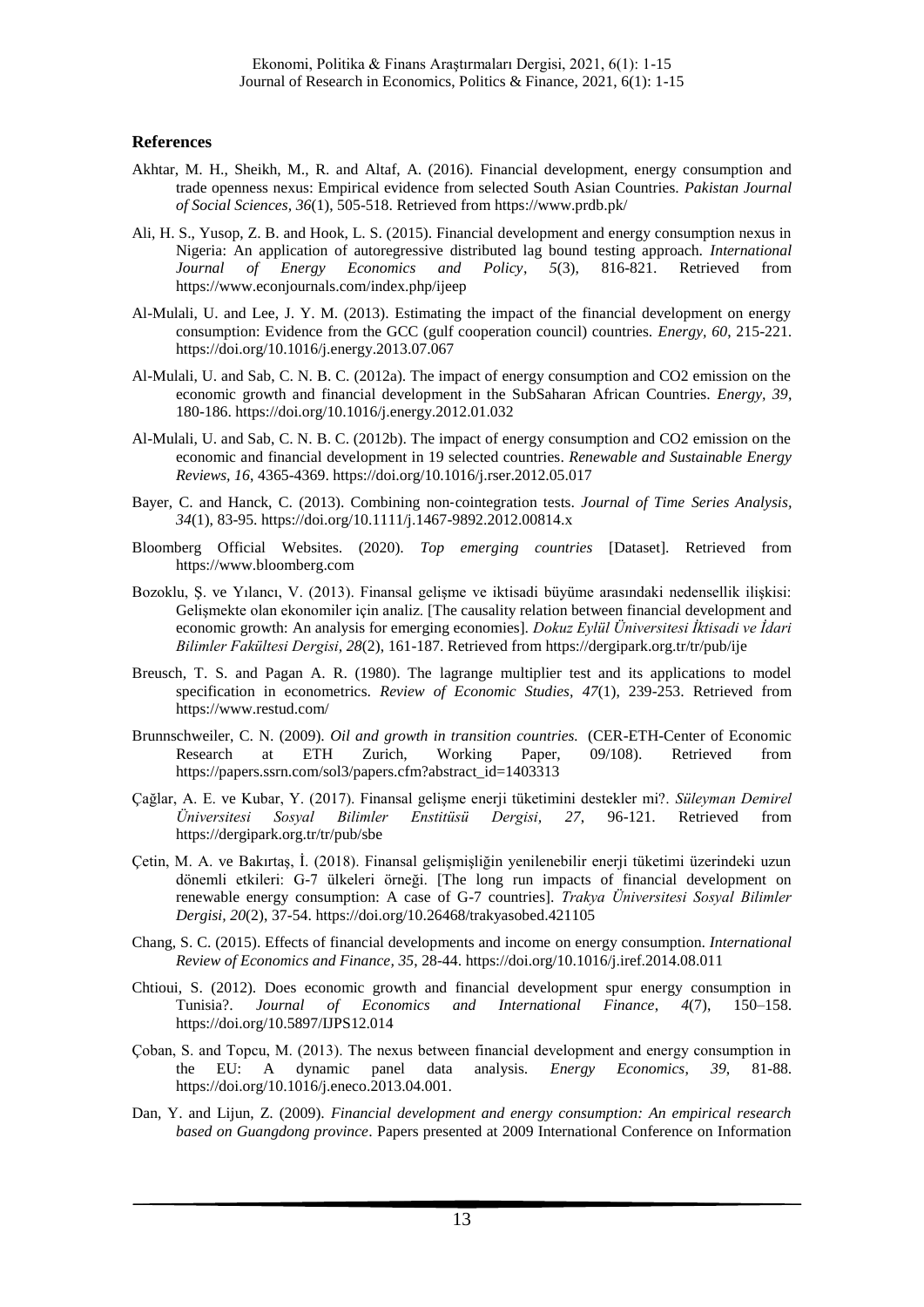Management, Innovation Management and Industrial Engineering, Xi'an, China. doi:10.1109/ICIII.2009.334

- Destek, M. A. (2017). Financial development and energy consumption nexus in emerging economies. *Energy Sources, Part B: Economics, Planning, and Policy*, *13*(1), 76-81. https://doi.org/10.1080/15567249.2017.1405106
- Dumitrescu, E. and Hurlin, C. (2012). Testing for granger non-causality in heterogeneous panels. *Economic Modelling*, *29*(4), 1450-1460. https://doi.org/10.1016/j.econmod.2012.02.014
- Emirmahmutoglu, F. and Kose, N. (2011). Testing for Granger causality in heterogeneous mixed panels. *Economic Modelling*, *28*, 870–876. https://doi.org/10.1016/j.econmod.2010.10.018
- Energy Information Administration of United Stated (2019). *Energy* [Dataset]. Retrieved from https://www.eia.gov/
- Eren. B.M., Taspinar, N. and Gokmenoglu, K.K. (2019). The impact of financial development and economic growth on renewable energy consumption: Empirical analysis of India. *Science of the Total Environment, 663*, 189-197.<https://doi.org/10.1016/j.scitotenv.2019.01.323>
- Fisher, A. (2011). *Critical thinking: An introduction*. Cambridge: Cambridge University Press.
- Güngör, S., Korkmaz, Ö., Karaca, S. S. ve Keskin Benli, Y. (2017). Küresel gelişmeler bağlamında enerjide dışa bağımlı gelişmekte olan ülkelerde birincil enerji tüketimiyle finansal gelişme arasındaki ilişki. [The relationship between primary energy consumption and financial development in developing countries that were dependent on energy in context of global development]. *Maliye Finans Yazıları*, (108), 123-142. https://doi.org/10.33203/mfy.311742
- Islam, F., Shahbaz, M., Ahmed, A. U. and Alam, M. (2013). Financial development and energy consumption nexus in Malaysia: A multivariate time series analysis. *Economic Modelling*, *30*, 435–441. https://doi.org/10.1016/j.econmod.2012.09.033
- Kakar, Z.H., Khilji, B.A. and Khan, M. J. (2011). Financial development and energy consumption: Empirical evidence from Pakistan. *International Journal of Trade, Economics and Finance, 2*(6), 469-471. http://dx.doi.org/10.7763/IJTEF.2011.V2.150
- Mahalik, M. K., Babu, M. S., Loganathan, N. and Shahbaz, M. (2017). Does financial development intensify energy consumption in Saudi Arabia?. *Renewable and Sustainable Energy Reviews*, *75*, 1022–1034.<http://dx.doi.org/10.1016/j.rser.2016.11.081>
- Mehrara, M. and Musai, M. (2012). Energy consumption, financial development and economic growth: An ARDL approach for the case of Iran. *International Journal of Business and Behavioral Sciences, 2*(6), 92-99.
- Paramati, S. R., Ummalla, M. and Apergis, N. (2016). The effect of foreign direct investment and stock market growth on clean energy use across a panel of emerging markets economies. *Energy Economics, 56*, 29-41. https://doi.org/10.1016/j.eneco.2016.02.008
- Pesaran, M. H., Shin, Y. and Smith, R. J. (2001). Bounds testing approaches to the analysis of level relationship. *Journal of Applied Econometrics, 16*, 289–326. https://doi.org/10.1002/jae.616
- Pesaran, M. H. (2006). Estimation and inference in large heterogeneous panels with a multifactor error structure. *Econometrica*, *74*(4), 967–1012. https://doi.org/10.1111/j.1468-0262.2006.00692.x
- Pesaran, M. H. and Yamagata, T. (2008). Testing slope homogeneity in large panels. *Journal of Econometrics*, *142*(1), 50–93. http://dx.doi.org10.1016/j.jeconom.2007.05.010
- Sadorsky, P. (2010). The impact of financial development on energy consumption in emerging economies. *Energy Policy*, *38*, 2528–2535. https://doi.org/10.1016/j.enpol.2009.12.048
- Sadorsky, P. (2011). Financial development and energy consumption in central and eastern European frontier economies. *Energy Policy*, *39*(2), 999-1006. https://doi.org/10.1016/j.enpol.2010.11.034
- Salman, D. M. and Atya, E.M. (2014). What is the role of financial development and energy consumption on economic growth? New evidence from North African countries. *International Journal of Finance & Banking Studies*, *3*(1), 137-149. Retrieved from https://www.ssbfnet.com/ojs/index.php/ijfbs